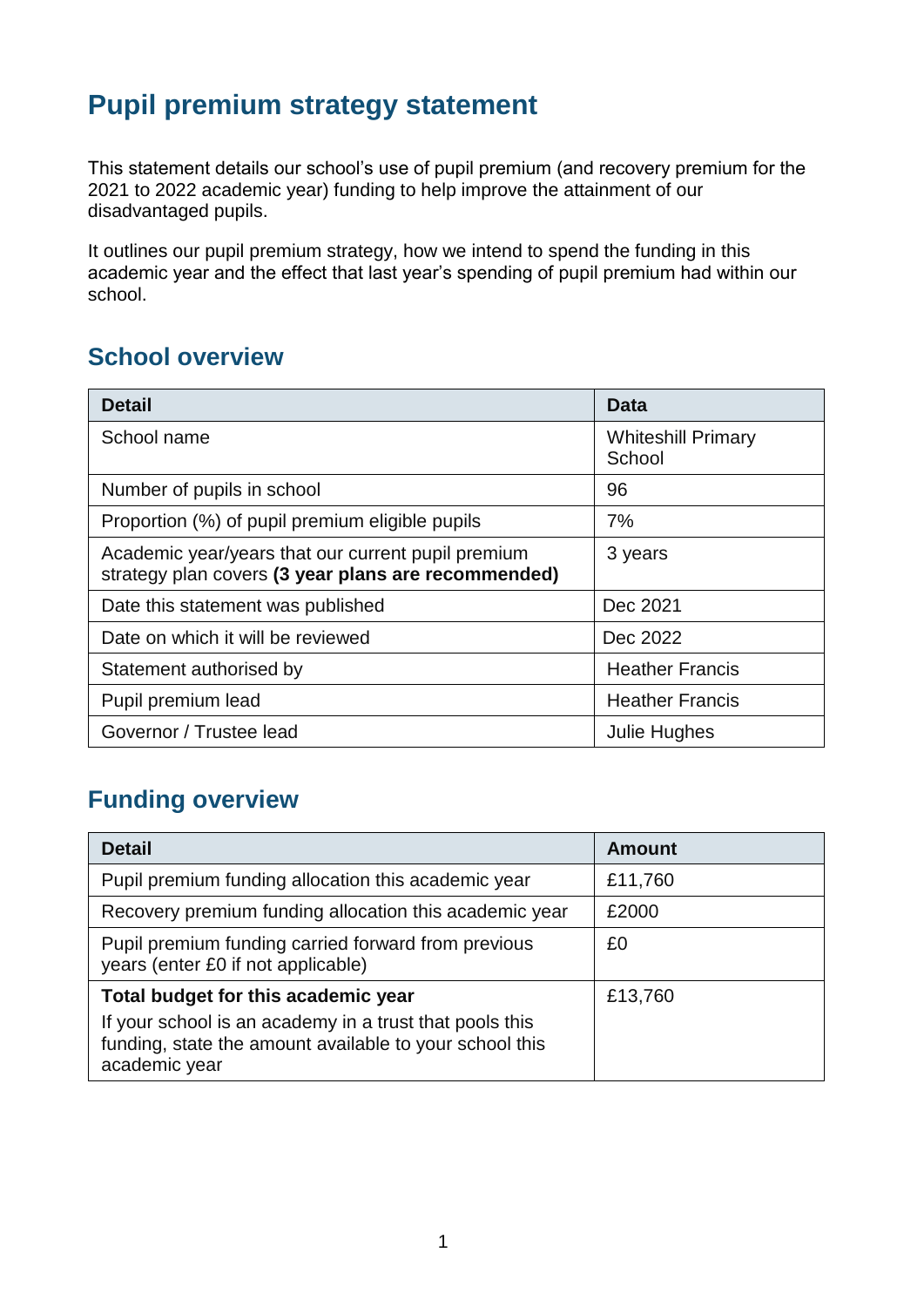# **Part A: Pupil premium strategy plan**

### **Statement of intent**

#### **Our philosophy**

We believe in maximising the use of the pupil premium grant (PPG) by utilising a long-term strategy aligned to our school development plan. This enables us to implement a blend of short, medium and long-term interventions, and align pupil premium use with wider school improvements and a focus on improving outcomes.

Overcoming barriers to learning is at the heart of our PPG use. We understand that needs and costs will differ depending on the barriers to learning being addressed. As such, we do not automatically allocate personal budgets per pupil in receipt of the PPG. Instead, we identify the barrier to be addressed and the interventions required, whether in small groups, large groups, the whole school or as individuals, and allocate a budget accordingly.

#### **Our priorities**

Setting priorities is key to maximising the use of the PPG. Our priorities are as follows:

- Ensuring 'outstanding' teaching and learning in every class
- Closing the attainment gap between disadvantaged pupils and their peers
- Providing targeted academic support for pupils who are not making the expected progress
- Addressing non-academic barriers to attainment such as attendance and behaviour
- Ensuring that the PPG reaches the pupils who need it most

## **Challenges**

This details the key challenges to achievement that we have identified among our disadvantaged pupils.

| <b>Challenge</b><br>number | Detail of challenge                                                                                                                                                                                                                       |
|----------------------------|-------------------------------------------------------------------------------------------------------------------------------------------------------------------------------------------------------------------------------------------|
|                            | Reading and spelling outcomes                                                                                                                                                                                                             |
|                            | Reading progress for all pupils at the end of KS2 was -1.2 in 2019 meaning<br>not all children made good progress. Average progress for disadvantaged<br>pupils was -1.63% compared to -0.62% nationally and below the school<br>average. |
|                            | 67% of pupils achieved the expected standard or higher in KS1 reading –<br>below national average at 75%. Only 50% of disadvantaged pupils<br>achieved the expected standard at the end of Key Stage 1 in reading.                        |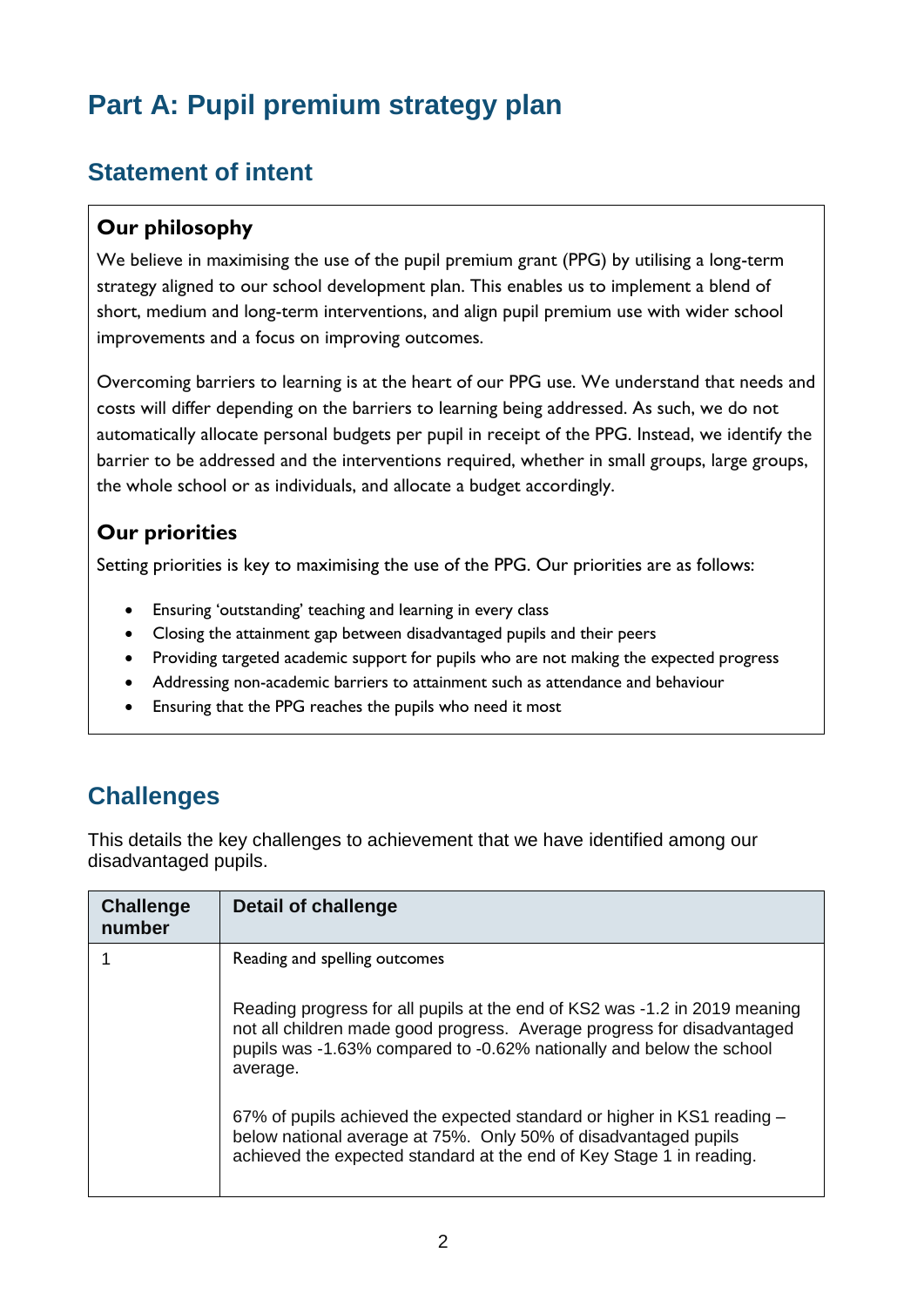|   | Spelling is consistently identified in monitoring to be an issue and<br>spelling scores are low at the end of Key Stage 2 compared to writing<br>outcomes.                                                                                                                                                                                                                                                 |
|---|------------------------------------------------------------------------------------------------------------------------------------------------------------------------------------------------------------------------------------------------------------------------------------------------------------------------------------------------------------------------------------------------------------|
|   | Poor language and communication skills                                                                                                                                                                                                                                                                                                                                                                     |
| 2 | Assessments, observations, and discussions with pupils indicate<br>underdeveloped oral language skills and vocabulary gaps among<br>many disadvantaged pupils.                                                                                                                                                                                                                                             |
| 3 | 'Outstanding' teaching not present in every classroom                                                                                                                                                                                                                                                                                                                                                      |
| 4 | Intervention support given not always as targeted and effective as possible.<br>Disadvantaged children's progress at the end of KS2 in 2019 was -1.63 for<br>reading and -0.13 for maths meaning that not all pupils made good progress.<br>67% of disadvantaged pupils achieved the expected standard or above in<br>reading, writing and maths at the end of KS2 - below the national average<br>of 71%. |
|   | KS1 attainment for reading, writing and maths was below national average<br>at the end of 2019.                                                                                                                                                                                                                                                                                                            |
|   | A system of baseline and outcome assessment is not currently in place for<br>interventions so it is not possible to measure impact effectively.                                                                                                                                                                                                                                                            |
|   | Poor attendance                                                                                                                                                                                                                                                                                                                                                                                            |
|   | Disadvantaged children's attendance at the end of 2019 was 92.89% on<br>average – well below the national average of 95.3% and the school average<br>of 95.2%.                                                                                                                                                                                                                                             |
| 5 | 29.4% of disadvantaged pupils were persistently absent compared to 11.8%<br>school average.                                                                                                                                                                                                                                                                                                                |
|   | Our assessments and observations indicate that absenteeism is negatively<br>impacting disadvantaged pupils' progress.                                                                                                                                                                                                                                                                                      |
| 6 | Social, emotional and mental health needs.<br>Observations and discussions with pupils and families have identified social<br>and emotional issues for many pupils linked to issues outside of school.                                                                                                                                                                                                     |
| 6 | Lack of parental engagement                                                                                                                                                                                                                                                                                                                                                                                |
|   | Disadvantaged pupils' parents are not consistently attending parents'<br>evenings. No parental information evenings are taking place. Parental<br>communication survey demonstrates little use of website by parents.                                                                                                                                                                                      |
| 7 | Reduced cultural capital                                                                                                                                                                                                                                                                                                                                                                                   |
|   | Assessments, observations, and discussions with pupils indicate lack<br>of cultural capital and therefore vocabulary gaps among many<br>disadvantaged pupils.                                                                                                                                                                                                                                              |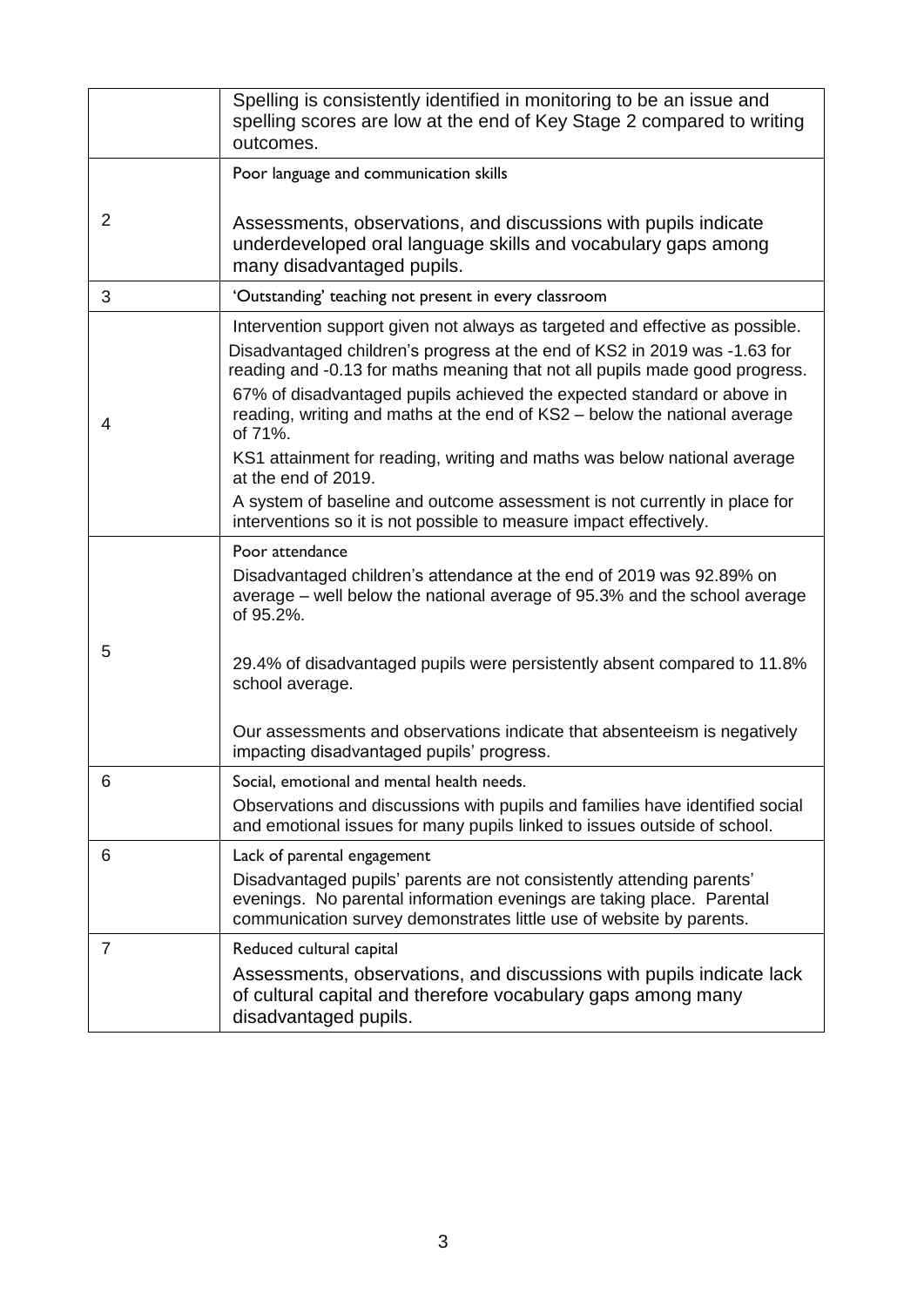#### **Intended outcomes**

This explains the outcomes we are aiming for **by the end of our current strategy plan**, and how we will measure whether they have been achieved.

| Intended outcome                                                                                        | <b>Success criteria</b>                                        |
|---------------------------------------------------------------------------------------------------------|----------------------------------------------------------------|
| Improve the quality of teaching and have an                                                             | Every teacher has been judged 'outstanding' by                 |
| 'outstanding' teacher in every classroom.                                                               | internal assessment                                            |
| Closing the attainment gap between                                                                      | The gap between PP children and their peers                    |
| disadvantaged pupils and their peers                                                                    | has decreased.                                                 |
| PP parents are engaged with the school and this                                                         | PP children's attendance and attainment gap                    |
| impacts on children's attendance and attainment.                                                        | with their peers is decreased.                                 |
| Non-academic barriers to attainment such as<br>attendance and behaviour are removed for PP<br>children. | PP children's attainment gap with their<br>peers is decreased. |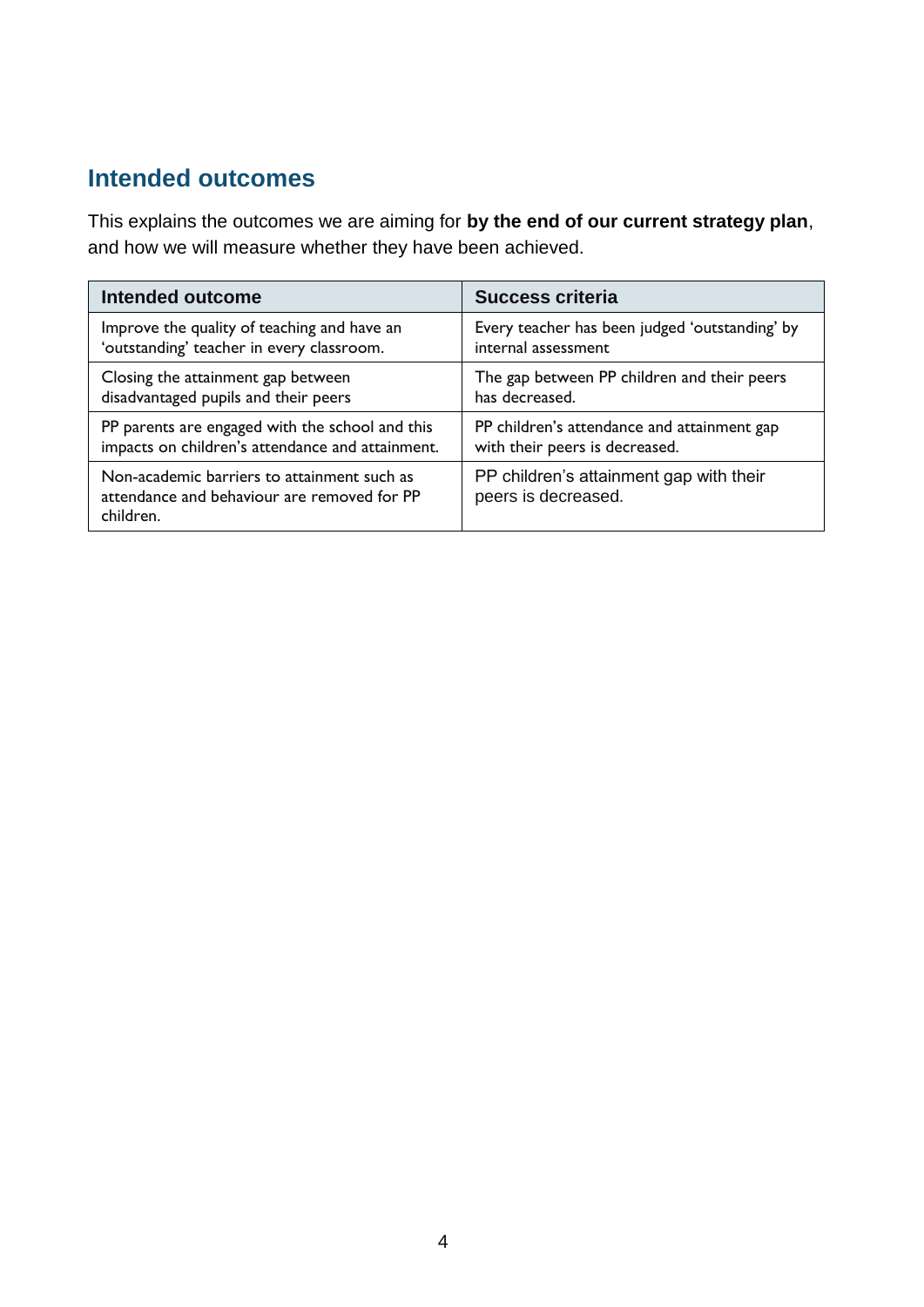### **Activity in this academic year**

This details how we intend to spend our pupil premium (and recovery premium funding) **this academic year** to address the challenges listed above.

### **Teaching (for example, CPD, recruitment and retention)**

Budgeted cost: £2,200

| <b>Activity</b>                                                                                                                                                                | Evidence that supports this approach                                                                                                                                                                                                                                                                                                                                                                                                                                                                                                                                                                                               | <b>Challeng</b><br>е<br>number(<br>S)<br>addresse<br>d |
|--------------------------------------------------------------------------------------------------------------------------------------------------------------------------------|------------------------------------------------------------------------------------------------------------------------------------------------------------------------------------------------------------------------------------------------------------------------------------------------------------------------------------------------------------------------------------------------------------------------------------------------------------------------------------------------------------------------------------------------------------------------------------------------------------------------------------|--------------------------------------------------------|
| Encouragin<br>g self-led<br>professional<br>developme<br>nt: self-<br>assessment<br>of CPD<br>needs for<br>all staff and<br>training<br>opportunitie<br>s matched<br>to these. | The EEF Pupil Premium Evidence Brief suggests that to improve the<br>quality of teaching professional development of evidence-based<br>approaches is necessary. The EEF guidance report on effective<br>professional development states that 'High quality teaching improves<br>pupil outcomes, and effective professional development offers a<br>crucial tool to develop teaching quality and enhance children's<br>outcomes in the classroom'.<br>https://d2tic4wvo1iusb.cloudfront.net/eef-guidance-reports/effective-<br>professional-development/EEF-Effective-Professional-Development-<br>Guidance-Report.pdf?v=1635355217 | 3                                                      |
| A more<br>rigorous<br>and<br>ambitious<br>approach to<br>teaching<br>reading<br>ensuring<br>outstanding<br>practise in<br>every class.                                         | There is a strong evidence base that suggests oral language in-<br>terventions, including high-quality classroom discussion, are in-<br>expensive to implement with high impacts on reading:<br><b>Oral language interventions   Toolkit Strand   Education</b><br><b>Endowment Foundation   EEF</b><br>There is also extensive evidence to suggest that reading<br>comprehension strategies have a very high impact for little<br>implementation cost:<br>https://educationendowmentfoundation.org.uk/education-<br>evidence/teaching-learning-toolkit/reading-comprehension-strategies                                           | 1 and $3$                                              |
| Develop an<br>ambitious<br>curriculum<br>to ensure<br>all children                                                                                                             | The EEF Pupil Premium Evidence Brief suggests that developing<br>high quality teaching, assessment and a curriculum which<br>responds to the needs of pupils is an integral part of improving<br>the quality of teaching for pupil premium children. Evidence<br>indicates that high quality teaching is the most important lever<br>schools have to improve pupil attainment, including for                                                                                                                                                                                                                                       | 2, 3, 5 and<br>7                                       |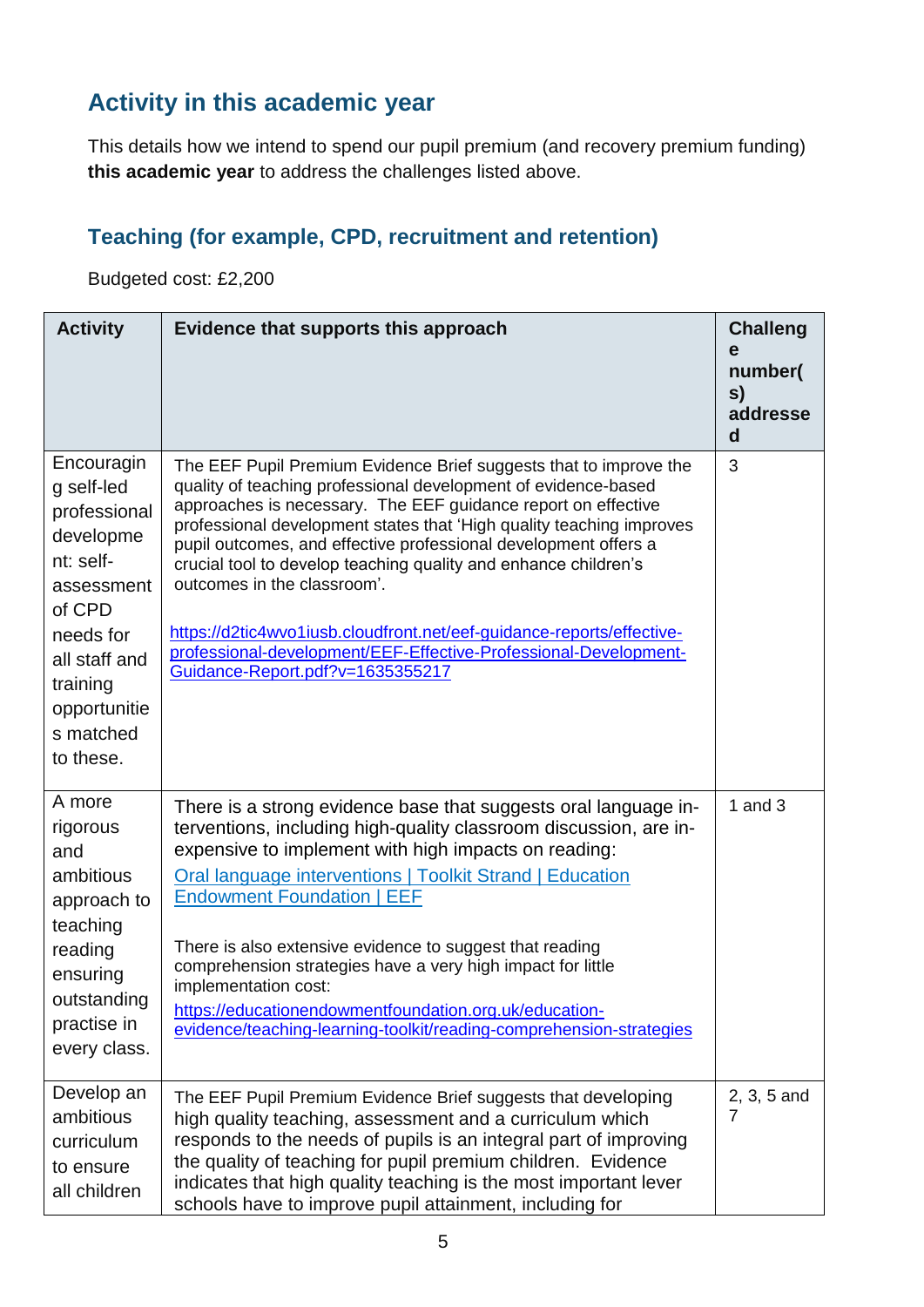| have<br>increased<br>cultural<br>capital and<br>vocabulary. | disadvantaged pupils.<br>https://d2tic4wvo1iusb.cloudfront.net/documents/guidance-for-<br>teachers/pupil-<br>premium/Pupil_Premium_menu_evidence_brief.pdf.pdf?v=1649<br>431092 |  |
|-------------------------------------------------------------|---------------------------------------------------------------------------------------------------------------------------------------------------------------------------------|--|
|-------------------------------------------------------------|---------------------------------------------------------------------------------------------------------------------------------------------------------------------------------|--|

#### **Targeted academic support (for example, tutoring, one-to-one support structured interventions)**

Budgeted cost: £8,000

| <b>Activity</b>                                                                                                      | Evidence that supports this approach                                                                                                                                                                                                                                                                                                | <b>Challenge</b><br>number(s)<br>addressed |
|----------------------------------------------------------------------------------------------------------------------|-------------------------------------------------------------------------------------------------------------------------------------------------------------------------------------------------------------------------------------------------------------------------------------------------------------------------------------|--------------------------------------------|
| Structured<br>interventions:<br>Talkboost,<br>targeted phonics<br>interventions,<br>Nessie dyslexia<br>screening and | Phonics has a positive impact overall (+5 months) with<br>very extensive evidence and is an important component<br>in the development of early reading skills, particularly for<br>children from disadvantaged backgrounds.<br>https://educationendowmentfoundation.org.uk/education-<br>evidence/teaching-learning-toolkit/phonics | 1, 2 and 4                                 |
| intervention                                                                                                         | There is a strong evidence base that suggests oral<br>language interventions including targeted reading<br>aloud and book discussion with young children are<br>inexpensive to implement with high impacts on<br>reading:<br>Oral language interventions   Toolkit Strand  <br><b>Education Endowment Foundation   EEF</b>          |                                            |
|                                                                                                                      | Teaching assistant interventions can have a positive<br>impact of +4 months according to the EEF<br>https://educationendowmentfoundation.org.uk/education-<br>evidence/teaching-learning-toolkit/teaching-assistant-<br>interventions                                                                                               |                                            |
| Daily targeted<br>individual<br>reading with<br>disadvantaged<br>pupils.                                             | There is a strong evidence base that suggests oral<br>language interventions including targeted reading<br>aloud and book discussion with young children are<br>inexpensive to implement with high impacts on<br>reading:<br>Oral language interventions   Toolkit Strand  <br><b>Education Endowment Foundation   EEF</b>          | 1, 2 and 4                                 |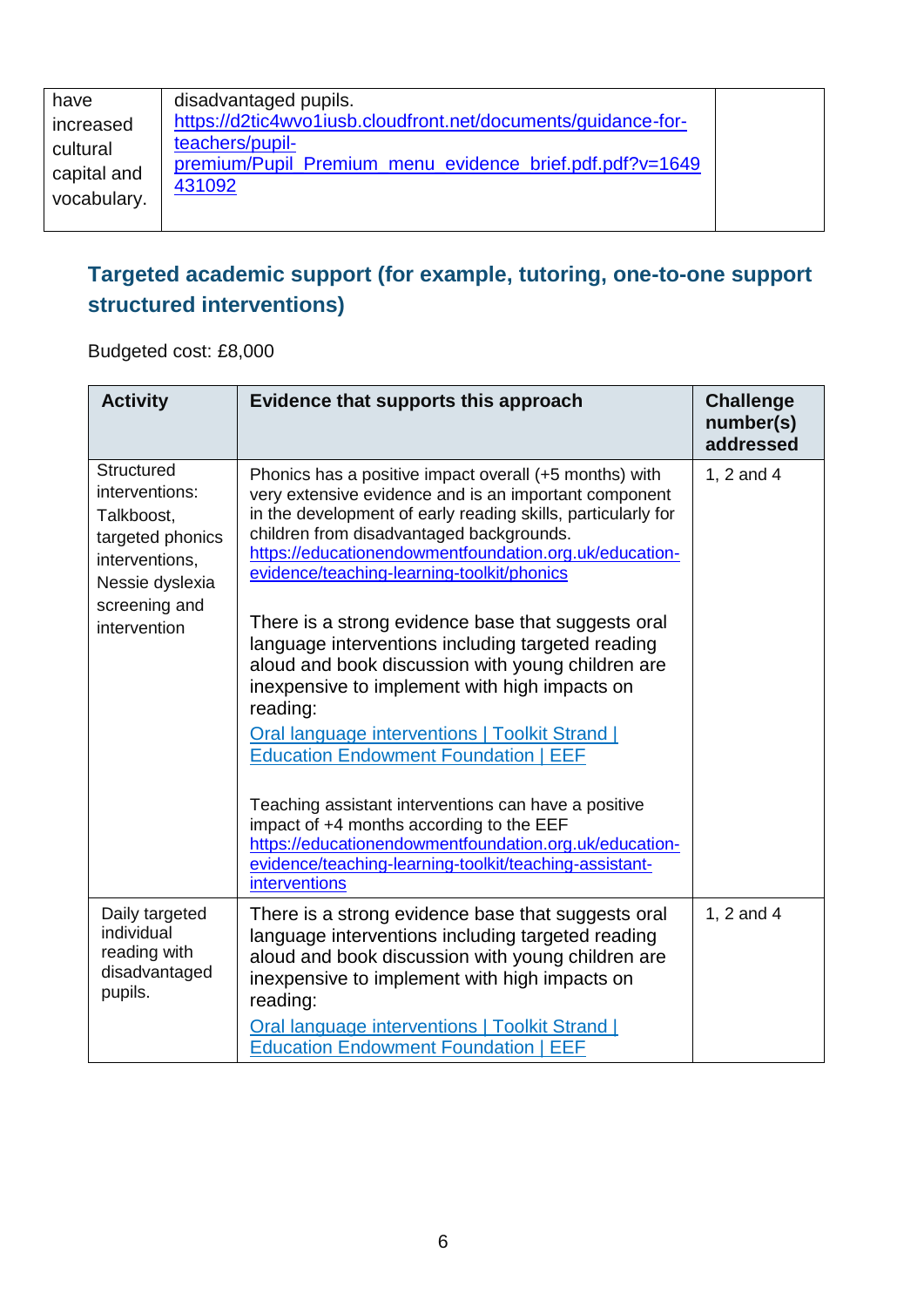### **Wider strategies (for example, related to attendance, behaviour, wellbeing)**

Budgeted cost: £4,240

| <b>Activity</b>                                                                                                                                                                                                                                                                      | Evidence that supports this approach                                                                                                                                                                                                                                                                                       | <b>Challen</b><br>ge<br>number<br>(s)<br>address<br>ed |
|--------------------------------------------------------------------------------------------------------------------------------------------------------------------------------------------------------------------------------------------------------------------------------------|----------------------------------------------------------------------------------------------------------------------------------------------------------------------------------------------------------------------------------------------------------------------------------------------------------------------------|--------------------------------------------------------|
| Parental engagement: termly<br>my-plan reviews, parental<br>information evenings, new<br>website and target tracker for<br>Reception, new curriculum<br>designed with parental<br>engagement opportunities.                                                                          | The EEF shows evidence that parental<br>engagement is a low cost way of adding up to 4<br>months progress to pupils attainment:<br>https://educationendowmentfoundation.org.uk/ed<br>ucation-evidence/teaching-learning-<br>toolkit/parental-engagement                                                                    | 6                                                      |
| Attendance: strong anti-<br>bullying and behaviour policy,<br>development of curriculum to<br>ensure engagement, weekly<br>attendance rewards and termly<br>reports to parents, information<br>leaflets and evenings for<br>parents, financial support e.g.<br>trips, breakfast club | The DfE guidance has been informed by<br>engagement with schools that have significantly<br>reduced levels of absence and persistent<br>absence.                                                                                                                                                                           | 5                                                      |
| Emotional well-being and self-<br>esteem: emotion coaching<br>whole school approach, yoga<br>for mindfulness whole school,<br>targeted intervention e.g. Make<br>me a Superhero, emotion<br>coaching, counselling and play<br>therapy                                                | There is extensive evidence associating<br>childhood social and emotional skills with<br>improved outcomes at school and in later life<br>(e.g. improved academic performance,<br>attitudes, behaviour and relationships with<br>peers):<br>EEF_Social_and_Emotional_Learning.pdf(ed<br>ucationendowmentfoundation.org.uk) | 6                                                      |

**Total budgeted cost: £14,440**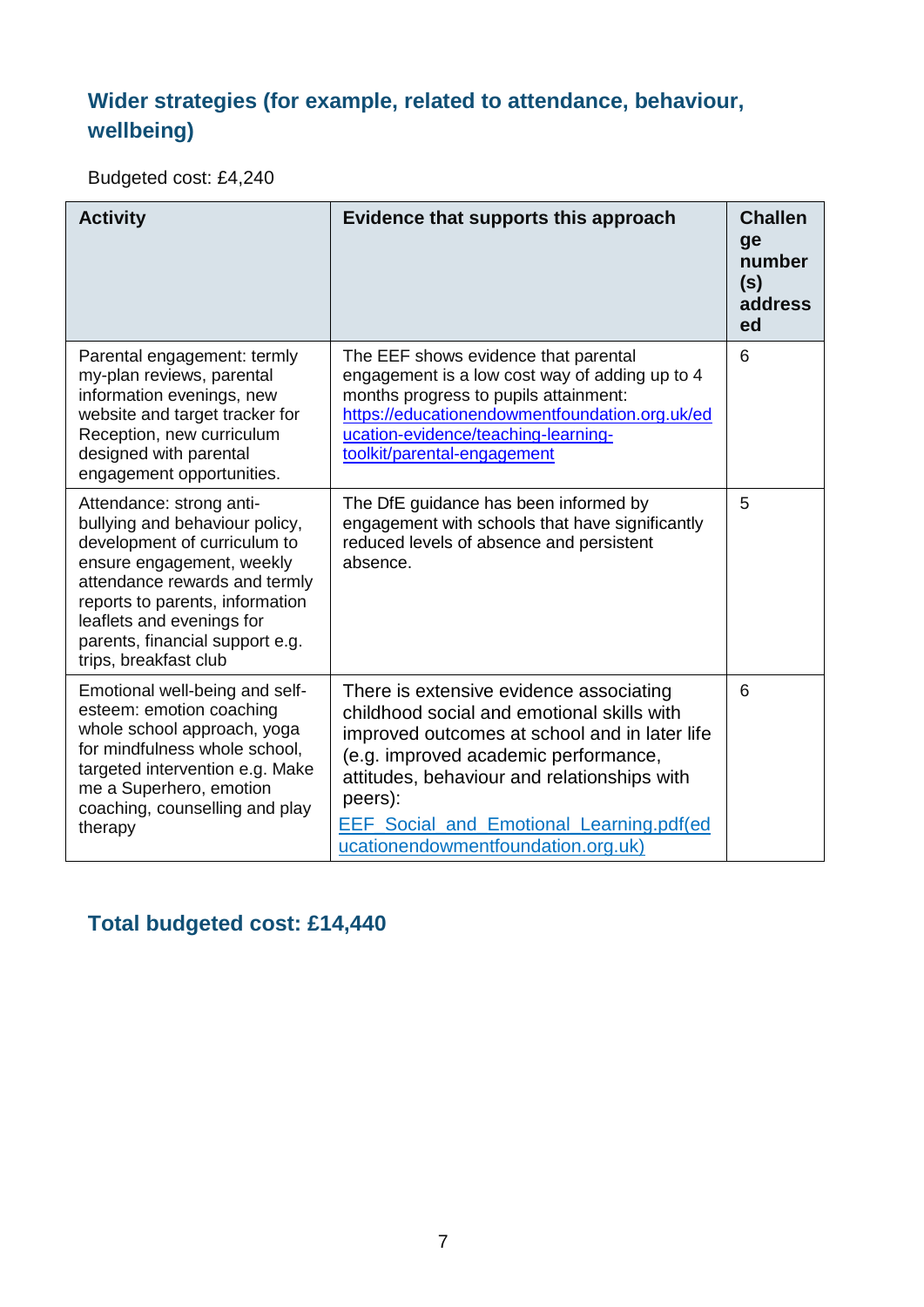# **Part B: Review of outcomes in the previous academic year**

#### **Pupil premium strategy outcomes**

This details the impact that our pupil premium activity had on pupils in the 2020 to 2021 academic year.

*Due to COVID-19, performance measures have not been published for 2020 to 2021, so the below impact has been informed by teacher assessment.*

- All teaching across the school has been observed and monitored to be consistently good with some outstanding.
- On average, each year group made above or well above expected progress in reading in 2020/21 despite the national lockdown during the spring term.
- On average, all year groups made at, above or well above expected progress in 2020/21 in reading and maths, despite the national lockdown in the spring term. All year groups except year 2 made on average above expected progress in writing in 2020/21 despite the national lockdown in the spring term.
- 91% of children in EYFS achieved the Early Learning Goal for communication and language, despite the national lockdown during the spring term.
- At least 75% of disadvantaged pupils were on track or higher in reading, writing and maths at the end of 2020/21. In reading and maths, a higher percentage of disadvantaged children were on track or above than non-disadvantaged children.
- On average, children in year 6 made well above expected progress in reading and maths and above expected progress in writing in 2020/21, with 87% of pupils ending the year on track or higher in reading, writing and maths. On average, children in year 5 made above expected progress in reading and writing and well above expected progress in maths in 2020/21, with 100% of children ending the year on track or higher for reading, and 92% on track or higher for writing and maths.
- 100% of PP parents attended MyPlan reviews throughout the year as well as parents' evenings.
- Disadvantaged pupils' attendance in 2020/21 was 95.43%, an increase of 3.74% from 91.69% the previous year for the same children. This is also a diminishing difference of -1.14% rather than -3.17% the previous year compared to nondisadvantaged pupils.
- Number of children identified with SEMH needs increased to 12 from 6 previously identified. MyPlans in place for all children with SEMH need identified and interventions happening in line with plan. SENCo engaged outside agencies including CAMHS, TIC+, EdPsych, Barnados and ATS to support identified children. See case studies.